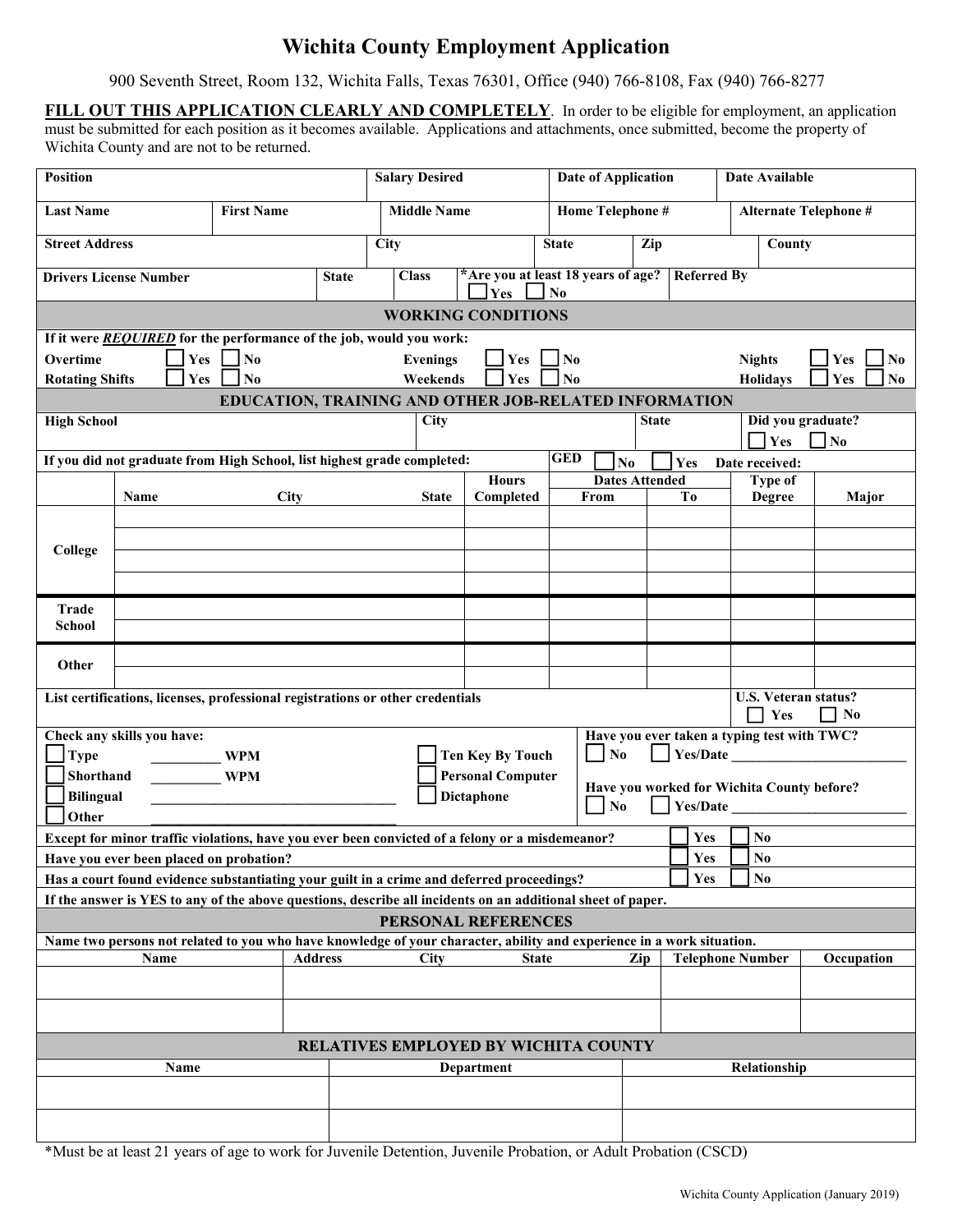### *AN EQUAL OPPORTUNITY EMPLOYER*

- 1. The Work History must be completed in order for your application to be accepted and considered.
- 2. Please list most recent job first, including relevant volunteer experience.
- 3. Additional information, including resumes, may be attached to support but not replace, the fully completed application.
- 4. Copies of all required licenses, certifications and other documentation must be attached to the application upon submission.
- 5. No additional information will be accepted for consideration after the closing date.
- 6. If hired, you must provide documentation verifying your identity and authorization to work in the United States within 3 days from the date of hire.

| Date of Employment             | <b>Employer's Name</b>    |                         |                         |                         |  |  |  |
|--------------------------------|---------------------------|-------------------------|-------------------------|-------------------------|--|--|--|
| To (Month/Year)                | <b>Complete Address</b>   |                         |                         |                         |  |  |  |
|                                | City/State/Zip            | <b>Telephone Number</b> |                         |                         |  |  |  |
|                                | <b>Job Title</b>          | <b>Starting Salary</b>  |                         | <b>Final Salary</b>     |  |  |  |
| <b>Supervisor's Name/Title</b> | <b>Reason For Leaving</b> |                         |                         |                         |  |  |  |
|                                |                           |                         |                         |                         |  |  |  |
|                                |                           |                         |                         |                         |  |  |  |
|                                | <b>Employer's Name</b>    |                         |                         |                         |  |  |  |
| To (Month/Year)                | <b>Complete Address</b>   |                         |                         |                         |  |  |  |
|                                | City/State/Zip            |                         | <b>Telephone Number</b> |                         |  |  |  |
|                                | <b>Job Title</b>          | <b>Starting Salary</b>  |                         | <b>Final Salary</b>     |  |  |  |
| <b>Supervisor's Name/Title</b> | <b>Reason For Leaving</b> |                         |                         |                         |  |  |  |
|                                |                           |                         |                         |                         |  |  |  |
|                                |                           |                         |                         |                         |  |  |  |
| Date of Employment             | <b>Employer's Name</b>    |                         |                         |                         |  |  |  |
| To (Month/Year)                | <b>Complete Address</b>   |                         |                         |                         |  |  |  |
|                                | City/State/Zip            |                         |                         | <b>Telephone Number</b> |  |  |  |
|                                | <b>Job Title</b>          | <b>Starting Salary</b>  |                         | <b>Final Salary</b>     |  |  |  |
| <b>Supervisor's Name/Title</b> | <b>Reason For Leaving</b> |                         |                         |                         |  |  |  |
|                                |                           |                         |                         |                         |  |  |  |
|                                |                           |                         |                         |                         |  |  |  |
|                                |                           |                         |                         |                         |  |  |  |
|                                | <b>Date of Employment</b> |                         |                         |                         |  |  |  |